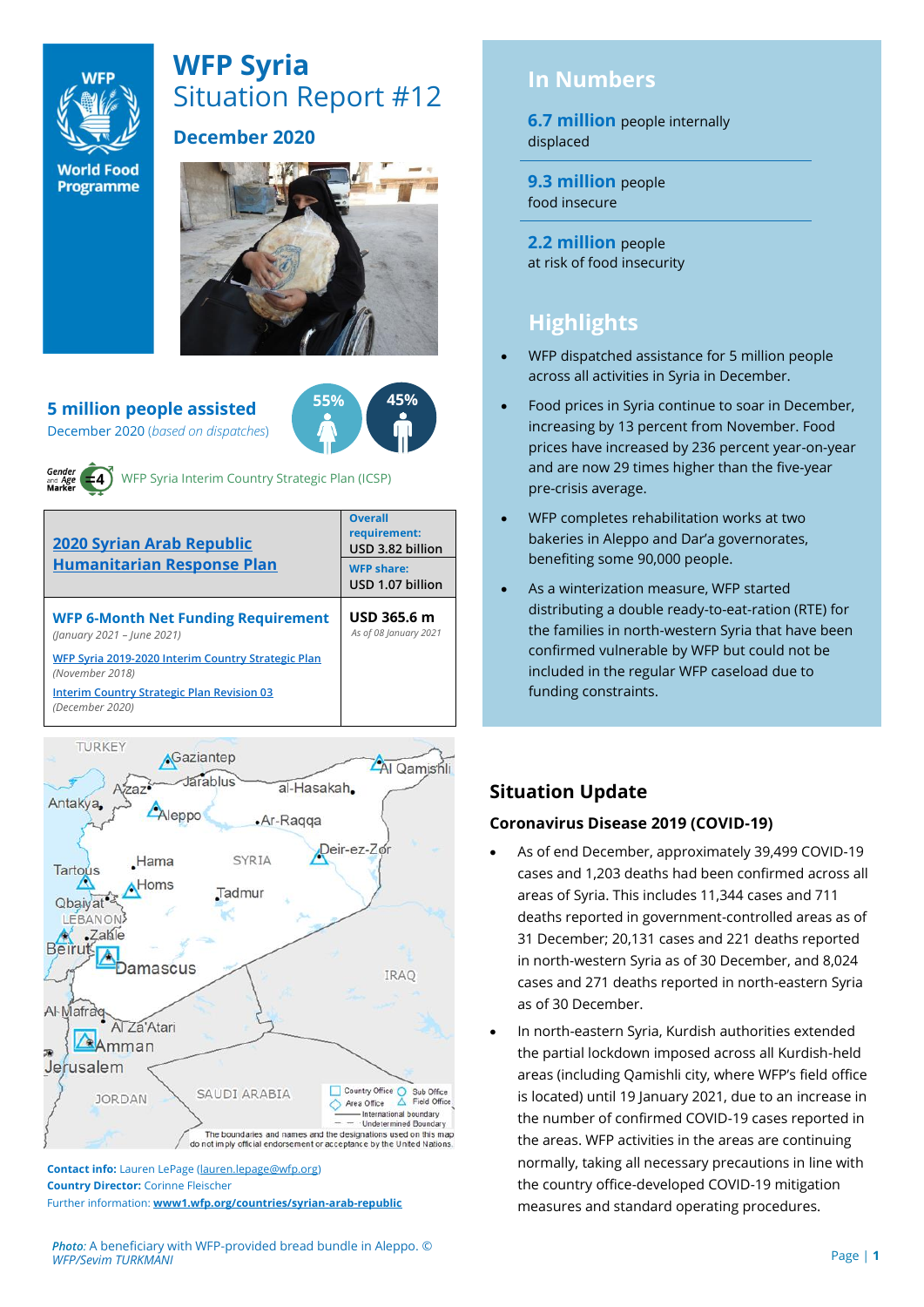#### **Economic Situation**

- Food prices in Syria continue to soar in December, according to the latest WFP data released in January 2021. The nationwide average price of the WFP standard reference food basket increased by 13 percent from November, reaching SYP 111,676. This is the highest level recorded since WFP started collecting food price data in Syria in 2013.
- The increase in food prices in December is mainly led by the depreciation of the Syrian pound in the informal market as well as the price increase of key food-items. Further, renewed fuel shortages across Syria further contributed to the food basket price increase.
- Food prices were in December 33 percent higher than just six months ago, and 236 percent higher than in December 2019. Food prices are now 29 times higher than the five-year pre-crisis average.
- The Central Bureau of Statistics of Syria reported an average inflation rate of 200 percent in 2020 compared to 2019, with goods inflation reaching 300 percent.

#### **North-Western Syria**

- The security situation in north-western Syria remained volatile in December, with several reports of artillery shelling and rocket attacks targeting areas around the frontlines of southern Idlib governorate.
- As a winterization measure, WFP is distributing a double ready-to-eat-ration (RTE) for the families in northwestern Syria that have been confirmed vulnerable through WFP assessment conducted using the beneficiary selection tool but could not be included in the regular WFP caseload due to funding constraints. The double RTE-distributions commenced in December and will continue for three months. In December, some 18,800 people received RTEs.
- Under the December cycle, WFP distributed GFA to 4.7 million people and reached 284,277 children aged 6-23 months with nutrition support in north-western Syria.

## **Southern Syria**

• In Dar'a governorate, bakery rehabilitation works in the town of Dar'a Al-Balad have been finalized and the bakery is set to open to the public on 17 January. The project was conducted in cooperation with Première Urgence Internationale. The bakery will now be able to provide fresh bread to some 40,000 people each day.

#### **Northern Syria**

• WFP finalized rehabilitation works at one bakery in the Qadi Askar neighbourhood of eastern Aleppo city in December. The Qadi Askar neighbourhood is located in the eastern part of Aleppo city, and was under the control of non-state armed groups until late 2016. The bakery is now operational, providing fresh bread to around 50,000 people each day.

## **WFP Response**

- WFP dispatched humanitarian assistance sufficient for an estimated 5 million people across all activities in Syria in December.
- A total of USD 2.8 million in cash-based transfers (CBT) was distributed to 141,800 WFP beneficiaries across four activities: General Food Assistance (GFA-CBT pilot); School Feeding (support to out-of-school children); Malnutrition Prevention (support to pregnant and lactating women); and Livelihoods, Resilience and Social Safety Nets.
- In response to COVID-19, and under agreement with UNFPA, CBT top-ups at a total value of USD 854,200 were distributed, allowing the households of the 76,630 pregnant and lactating women (PLW) assisted by WFP to purchase hygiene items (benefitting some 383,150 people).
- As part of the Health Sector-led response to COVID-19 in Syria, WFP, in cooperation with the World Health Organization (WHO) had by the end of December provided food assistance to some 13,950 people in ten quarantine and nine isolation centres in Aleppo, Hama, Homs, Lattakia, Tartous, and Rural Damascus governorates. The project is funded through the Syria Country-Based Pooled Fund (CBPF).

#### **General Food Assistance (GFA) Programme**

- In December, WFP dispatched GFA sufficient for some 4.7 million people across all 14 Syrian governorates.
- Cross-border deliveries from Turkey accounted for 29 percent of the total WFP general food assistance dispatched. This includes food rations for some 1.36 million people areas of Idlib and Aleppo governorate inaccessible from inside Syria.
- Working with UNICEF, soap is included in all WFP GFA food rations.

#### **Livelihoods, Resilience and Social Safety Nets**

- WFP reached some 61,000 people under its livelihoods, resilience and social safety-nets-projects across Rural Damascus, Dar'a, Quneitra, As-Sweida, Homs, Hama, Ar-Raqqa, Al-Hasakeh, Aleppo, Lattakia, Tartous and Deir Ezzor governorates.
- As part of the COVID-10 response, WFP continue to make hygiene items available to beneficiaries of the Livelihoods and Resilience programme receiving CBT.

#### **School Feeding Programme**